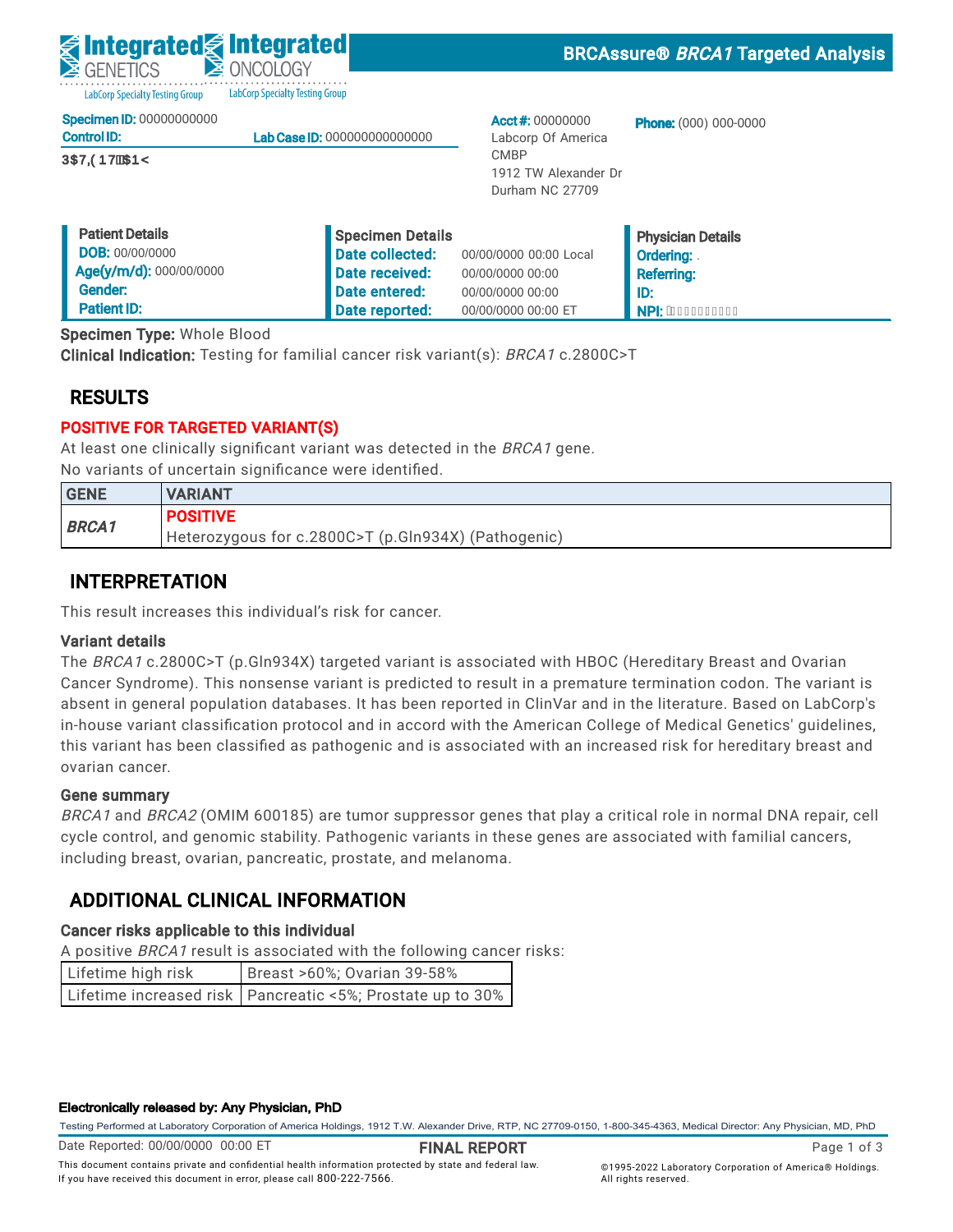

DOB: 00/00/0000

<u>Patient ID:</u>

Control ID: Lab Case ID: 000000000000000

**Specimen ID: 00000000000** Date Collected: 00/00/0000 00:00 Local

## ADDITIONAL CLINICAL INFORMATION

### NCCN Guidelines

When BRCA1 and BRCA2 results are negative, additional testing may be helpful for some patients with breast, ovarian, prostate and pancreatic cancer. Guidelines from the National Comprehensive Cancer Network® (NCCN®) recommend considering germline genetic testing for high-penetrance breast and/or ovarian cancer General Control Communications Patient International Date entered: 05/02/2022 11:54  $D_{1}$ ID:<br>N:112 genes (including, but not limited to, BRCA1/2, CDH1, PALB2, PTEN, and TP53) in patients with any of the criteria<br>. Specimen Type: Whole Blood cancer genes, an Integrated Genetics' Genetic Coordinator is available at 800-345-4363. Clinical Indication: Testing for familial cancer risk variant (s): BRCA1 c.2800C-Testing for familial c.2800Cin the table below. To discuss comprehensive genetic testing for breast, ovarian, prostate and pancreatic

| Breast cancer diagnosed $\leq$ age 45                  | Male breast cancer, ovarian cancer, or pancreatic |
|--------------------------------------------------------|---------------------------------------------------|
|                                                        | cancer                                            |
| Breast cancer diagnosed age 46-50 with multiple        | Prostate cancer at any age and Ashkenazi Jewish   |
| primary breast cancers or $\geq 1$ close relative with | ancestry, or that is metastatic, high risk or in  |
| breast, ovarian, pancreatic, or prostate cancer        | combination with certain family history criteria  |
|                                                        |                                                   |

Breast cancer diagnosed at any age and one of the following:

- To aid in PARP inhibitor or olaparib treatment
- **BRCANN CONSTRUCT COMMUNIST**<br>• Ashkenazi Jewish ancestry
	- Triple negative breast cancer
- $\bullet~\geq$  1 close relative with breast cancer  $\leq$  age 50, or ovarian, pancreatic, prostate, or male breast cancer at any age
- This result increases this individual's risk for cancer. ≥ 3 total diagnoses of breast cancer in patient and/or close blood relatives
- $\bullet$   $\geq$  2 close blood relatives with either breast or prostate cancer at any age

Patients with a first or second degree relative meeting certain criteria in this table may consider germline Cancer Syndrome). This nonsense variant is predicted to result in a predicted to result in a predicted to result in a predicted to result in a predicted to result in a predicted to result in a predicted to result in a prob genetic testing as well. Complete criteria may be found at NCCN.org.  $\hskip20pt\hskip20pt\hskip20pt\hskip20pt\hskip20pt\hskip20pt\hskip20pt\hskip20pt\hskip20pt\hskip20pt\hskip20pt\hskip20pt\hskip20pt\hskip20pt\hskip20pt\hskip20pt\hskip20pt\hskip20pt\hskip20pt\hskip20pt\hskip20pt\hskip20pt\hskip20pt\hskip20pt\hskip20pt\h$ 

### in-house variant classification protocol and in accord with the American College of Medical Genetics' guidelines, RECOMMENDATIONS the commentation for as pathogenic and is associated with an increased risk for her distribution of hereditary breast and increased risk for her distribution of hereditary breast and increased risk for hereditary breast an

NCCN Guidelines provide clinical management recommendations. The most current guidelines may be found at NCCN.org. Modification of surveillance, including initiation of earlier and/or more frequent screening, may be<br>. based on guidelines and a patient's personal and/or family history for specific associated cancers.

analysis for other family members with a LabCorp Genetic Coordinator please call 800-345-4363. cycle control, and genomic stability. Pathogenic variants in these genes are associated with familial cancers, Genetic counseling is recommended to discuss the potential clinical and/or reproductive implications of these ADDITIONAL CLINICAL INFORMATION relative having this variant. To access Integrated Genetics' Genetic Counselors please visit results, as well as recommendations for testing family members. There is a 50% chance (1 in 2) of a first-degree www.integratedgenetics.com/genetic-counseling or call (855) GC-CALLS (855-422-2557). To discuss targeted

#### Electronically released by: Any Physician, PhD

Testing Performed at Laboratory Corporation of America Holdings, 1912 T.W. Alexander Drive, RTP, NC 27709-0150, 1-800-345-4363, Medical Director: Any Physician, MD, PhD